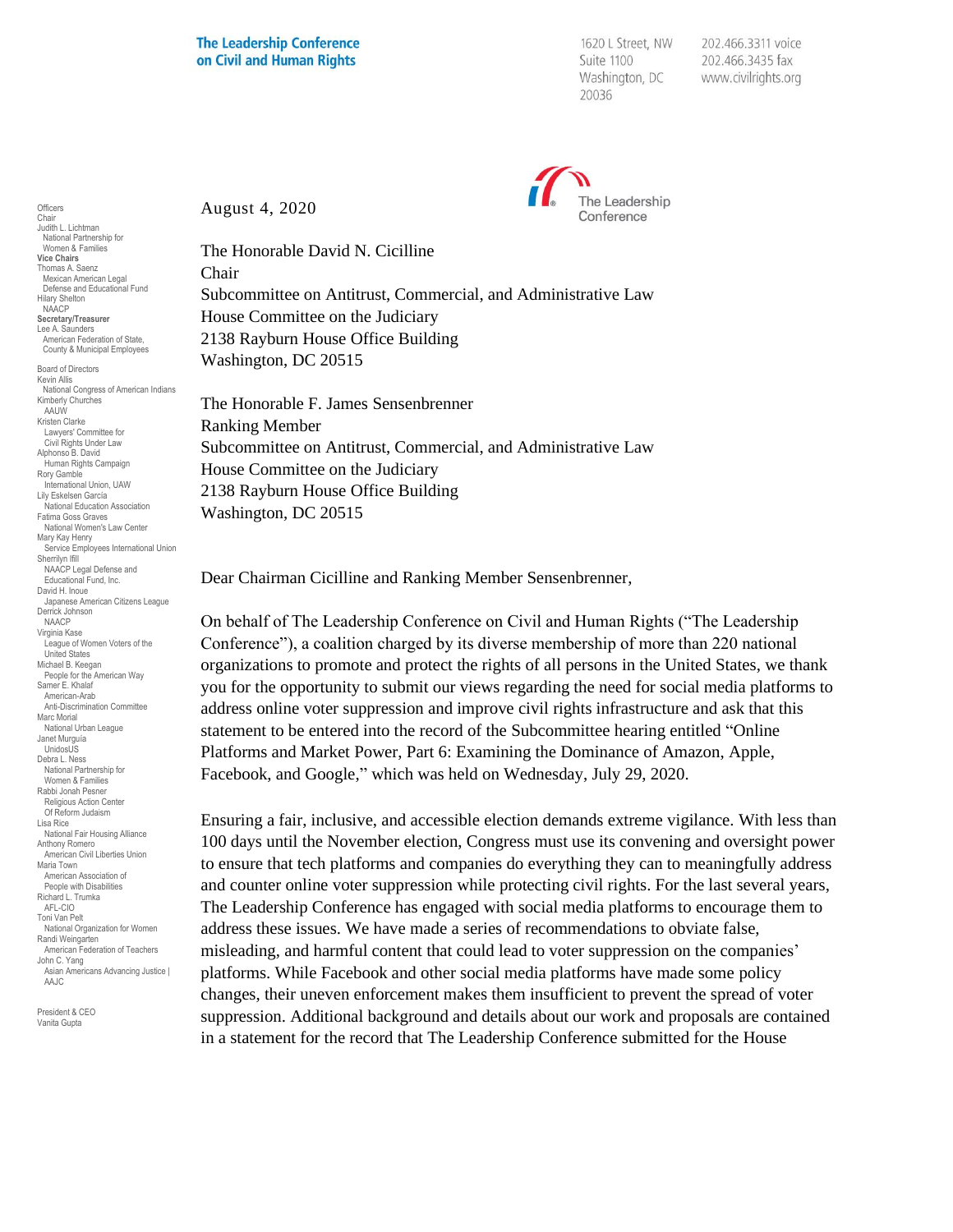August 4, 2020 Page 2 of 7



Energy and Commerce joint hearing on June 24, 2020, "A Country in Crisis: How Disinformation Online is Dividing the Nation." 1

Facebook in particular has come under scrutiny for its practices. As stated in the final report of the Facebook Civil Rights Audit that was released on July 8, there is a deficit in the lack of understanding and application of civil rights at the company.<sup>2</sup> When Facebook and the few other companies who dominate and control social media do not address content that leads to voter suppression and attacks civil rights, the result is a corrosive effect on our democracy. As stated in the final Facebook civil rights audit report released on July 8:

*If politicians are free to mislead people about official voting methods (by labeling ballots illegal or making other misleading statements that go unchecked, for example) and are allowed to use not-so-subtle dog whistles with impunity to incite violence against groups advocating for racial justice, this does not bode well for the hostile voting environment that can be facilitated by Facebook in the United States. We are concerned that politicians, and any other user for that matter, will capitalize on the policy gaps made apparent by the president's posts and target particular communities to suppress the votes of groups based on their race or other characteristics. With only months left before a major election, this is deeply troublesome as misinformation, sowing racial division and calls for violence near elections can do great damage to our democracy.<sup>3</sup>*

Given the market power that tech companies currently wield, Congress must urge social media platforms and tech companies to (1) improve and enforce their current community standards policies on voter engagement/interference and civic activities to prevent voter suppression; (2) use COVID-19 policy and procedures as a model for how positive steps can be taken to both provide accurate information and prevent disinformation for voting and elections; (3) prevent disinformation in political ads; and (4) improve civil rights infrastructure.

### **Platforms Must Enforce and Improve Their Current Policies**

The Antitrust, Commercial, and Administrative Law Subcommittee is appropriately using its oversight authority to review the market power of the tech companies. The subcommittee can also push the platform companies to enforce and improve their current community standards policies on voter engagement and civic activities. The platforms must implement their policies fairly, swiftly removing voter suppression content that violates those policies; downranking the content in search results; or labeling content and including correct voting information, regardless of the speaker.

While Facebook has policies to remove content that has false or misleading information on how to vote/participate in the election process<sup>4</sup>, the company is not consistently enforcing them. For example,

<sup>&</sup>lt;sup>1</sup>[http://civilrightsdocs.info/pdf/policy/letters/2020/Leadership\\_Conference\\_Statement\\_6.24.20\\_House\\_EC\\_Hearing.](http://civilrightsdocs.info/pdf/policy/letters/2020/Leadership_Conference_Statement_6.24.20_House_EC_Hearing.pdf) [pdf](http://civilrightsdocs.info/pdf/policy/letters/2020/Leadership_Conference_Statement_6.24.20_House_EC_Hearing.pdf)

 $^2$  [https://about.fb.com/wp-content/uploads/2020/07/Civil-Rights-Audit-Final-Report.pdf,](https://about.fb.com/wp-content/uploads/2020/07/Civil-Rights-Audit-Final-Report.pdf) p.10

<sup>3</sup> Ibid.

<sup>4</sup> <https://about.fb.com/news/2019/10/update-on-election-integrity-efforts/#voter-suppression>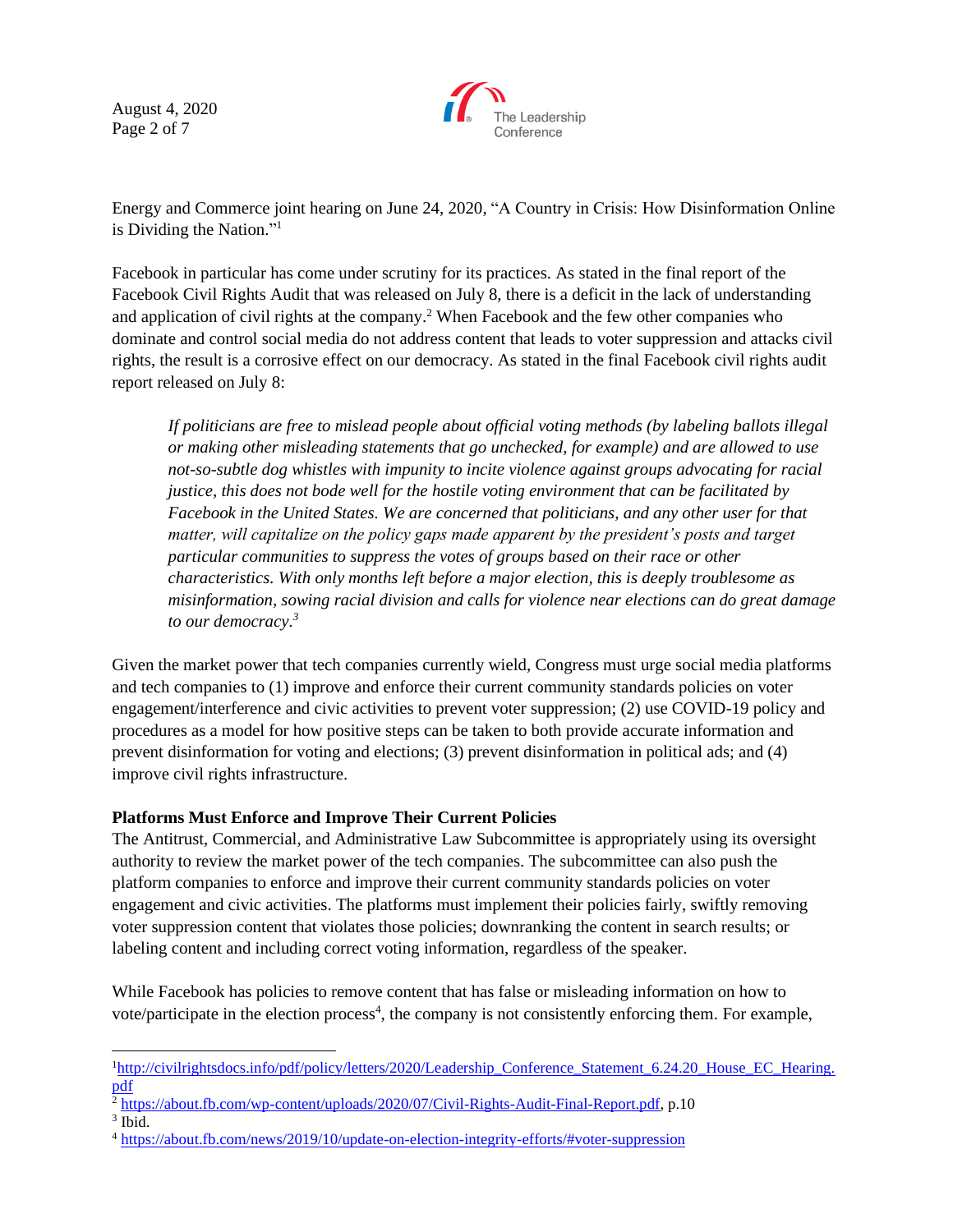August 4, 2020 Page 3 of 7



Facebook made an intentional decision to take no action to address a post by President Trump on May 26 that contained false information about mail-in ballots in Michigan. Facebook has likewise decided to take no action on similar posts by the president with false information about mail-in ballots in Nevada and California.

Facebook must consistently enforce its current policies on election integrity and voter interference and not "pick and choose" when it will enforce its standards. As stated in the third civil rights audit report:

*Facebook's voter interference policy prohibits false misrepresentations regarding the "methods for voting or voter registration" and "what information and/or materials must be provided in order to vote." The ballots and ballot applications issued in Nevada and Michigan were officially issued and are current, lawful forms of voter registration and participation in those states. In California, ballots are not being issued to "anyone living in the state, no matter who they are." In fact, in order to obtain a mail-in ballot in California one has to register to vote.*

*Facebook decided that none of the posts violated its policies. Facebook read the Michigan and Nevada posts to be accusations by President Trump that state officials had acted illegally, and that content challenging the legality of officials is allowed under Facebook's policy. Facebook deemed the California post to be non-violating of its provision for "misrepresentation of methods for voter registration".<sup>5</sup>*

In addition, the report stated:

*To the civil rights community, there was no question that these posts fell squarely within the prohibitions of Facebook's voter interference policy. Facebook's constrained reading of its policies was both astounding and deeply troubling for the precedents it seemed to set.<sup>6</sup>*

The subcommittee and Congress must urge the platforms to take a wider range of affirmative steps to address this content, including removal, labeling, and/or fact-checking of inaccurate and misleading posts. Without doing so, the content on platforms can directly lead to voter suppression and adversely affect the integrity of elections.

# **Platforms Must Apply Disinformation Prevention Tools to Voting**

Platforms must improve processes and work on solutions that prevent the posting and spread of content in a myriad of ways – from user accounts, ads, organic posts, open and closed groups – which could suppress or manipulate voting rights towards African Americans and other targeted communities. Facebook's proactive response to the COVID-19 pandemic models the range of actions that can be taken to effectively combat voter suppression content. Recognizing public responsibility to protect and keep its users safe, the company has worked to push out reliable and factual information about the virus and how to stay safe during its spread. Facebook also takes affirmative steps to inform users that they have

<sup>5</sup> [https://about.fb.com/wp-content/uploads/2020/07/Civil-Rights-Audit-Final-Report.pdf,](https://about.fb.com/wp-content/uploads/2020/07/Civil-Rights-Audit-Final-Report.pdf) p. 38

<sup>6</sup> Ibid.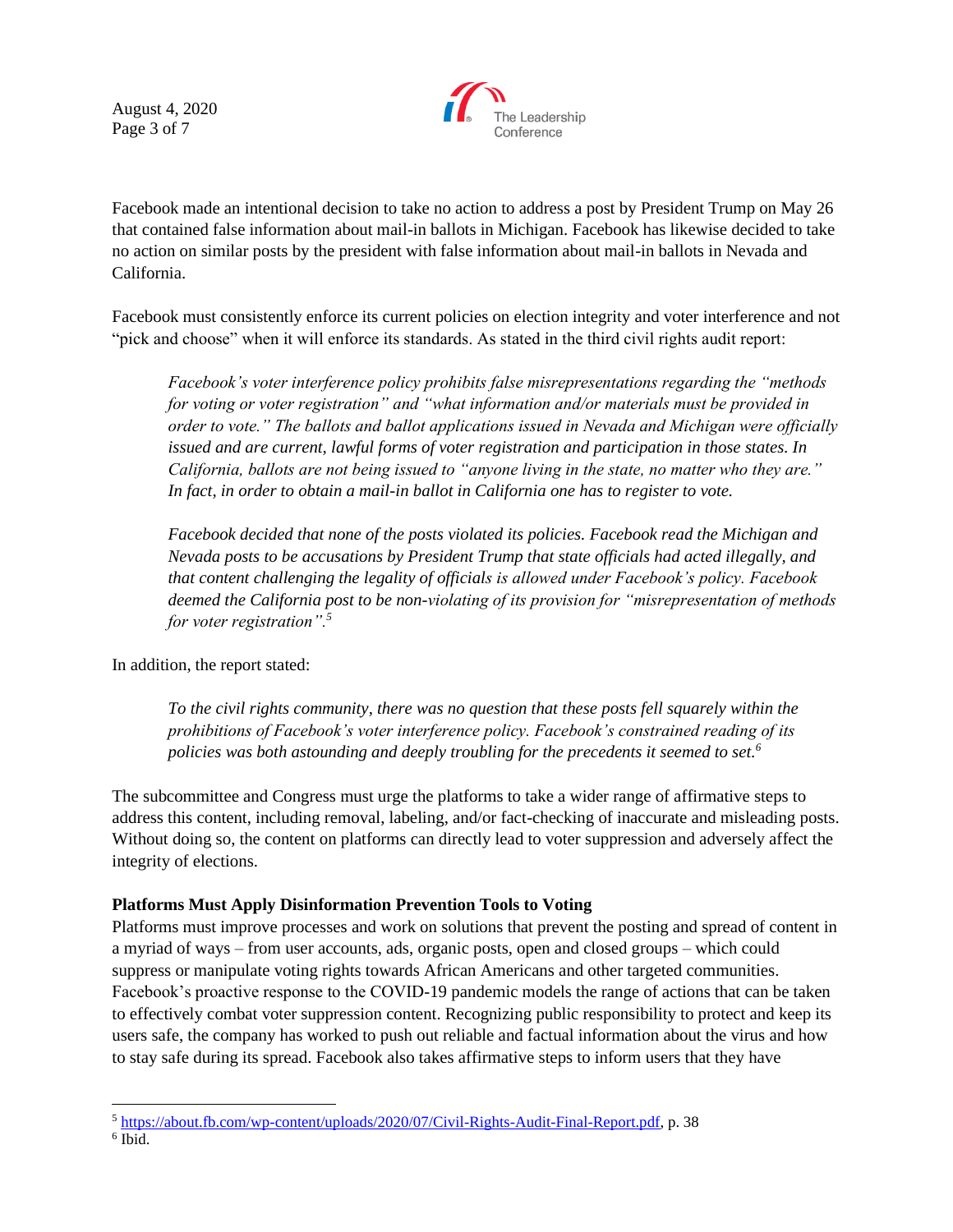August 4, 2020 Page 4 of 7



interacted with harmful information or myths about COVID-19.<sup>7</sup> Google/YouTube and Twitter have also instituted polices to either label or prevent content that contains misinformation about COVID-19.<sup>8</sup>

Despite these efforts, disinformation about COVID-19 is unfortunately still being spread rapidly. As reported this week, a video with false claims about COVID-19 was posted on Facebook, YouTube, and Twitter. The video received 14 million views on Facebook and was previously shared 600,000 times and was viewed 40,000 times on YouTube. President Trump and Donald Trump, Jr. shared the video on their Twitter account.<sup>9</sup> All three platforms eventually took the videos down. While this response was far from perfect because immediate action was not taken before the damage was done, it does show that the platforms have the ability to address false information. In our ongoing discussions with Facebook, we have asked the company to utilize the same tools and resources to remove voter suppression content and proactively disseminate truthful information from trusted sources on the ways that voters can cast a ballot safely this year. If Facebook and the other platforms can address false information about COVID-19, they should and must do the same to address voter suppression.

At the same time, efforts to exploit fears surrounding COVID-19 can lead to the spread of disinformation and voter suppression content that can adversely affect and prevent citizens from voting, particularly communities of color, who are disproportionately impacted by COVID-19 and historically faced and continue to face barriers to the ballot box. Unless the public has accurate information making them aware of the range of options through which to request and submit completed ballots, many voters – particularly people of color, Native Americans, people with disabilities, limited-English proficient citizens, students, and other historically marginalized citizens – simply will not have equal access to the ballot box, and the promise of our democracy will not be fulfilled.

Facebook is taking some steps to address voter education and provide authenticated voter information with the creation of its Voter Information Center. In addition, they have made policy changes prohibiting false claims about polling place conditions in the 72 hours before Election Day, and limiting exemptions for politicians' exemptions newsworthiness content.<sup>10</sup> Facebook states that the Center will provide accurate and authentic information about how to vote, including information and deadlines about mail-in ballots, early voting, and in-person voting.<sup>11</sup> If implemented properly, providing factual information on Facebook platforms about voting is a positive step and is an important request that we have asked for in our discussions with Facebook.

However, these efforts, while well-intentioned, do not address the larger issue of the spread of underlying content and disinformation that leads to voter suppression on the platforms, which adversely affects and prevents the ability of citizens to vote, particularly for communities of color. It is also unclear how and whether these changes will be enforced, especially since Facebook does not fully implement its current

<sup>7</sup> <https://about.fb.com/news/2020/07/coronavirus/>

<sup>&</sup>lt;sup>8</sup> [https://blog.twitter.com/en\\_us/topics/product/2020/updating-our-approach-to-misleading-information.html;](https://blog.twitter.com/en_us/topics/product/2020/updating-our-approach-to-misleading-information.html) <https://support.google.com/youtube/answer/9891785>

<sup>&</sup>lt;sup>9</sup> <https://www.cnn.com/2020/07/28/tech/facebook-youtube-coronavirus/index.html>

<sup>10</sup> <https://www.facebook.com/zuck>

<sup>11</sup> <https://about.fb.com/news/2020/06/voting-information-center/>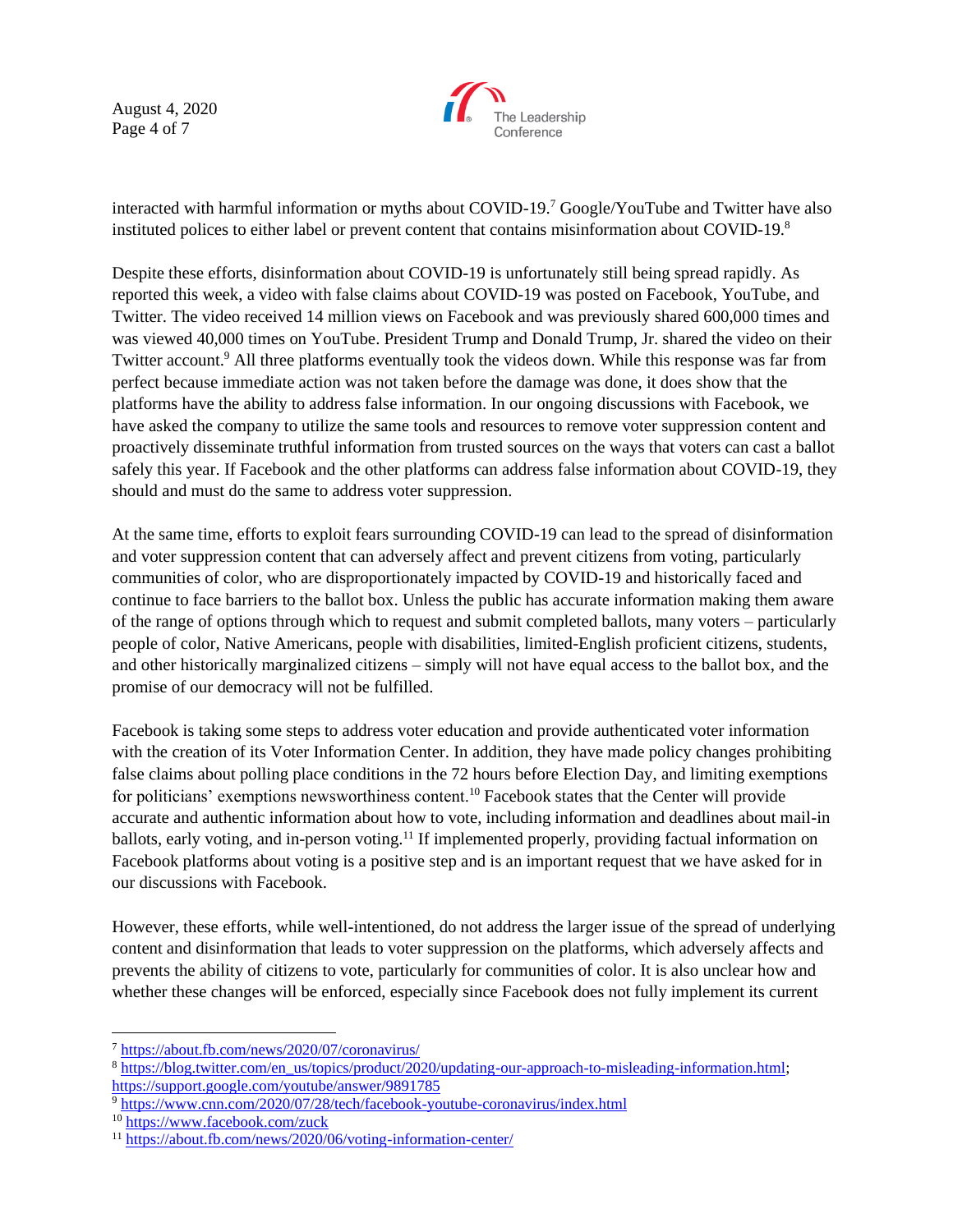August 4, 2020 Page 5 of 7



voter interference polices. Moreover, Facebook has indicated that it will attach a link to the Voting Information Center for posts that discuss voting. While this can be useful, a blanket labeling system that treats all information equally is not the preferred approach. Labeling should be used to help the user determine when they are viewing misleading posts, which means links or labels should only be attached to posts that contain disinformation and misinformation about voting or elections.

Facebook has shown us, through its efforts to provide accurate information on COVID-19, that it is equipped to monitor and prevent misinformation. Facebook, Google, and the other platforms must make similar efforts to ensure that their platforms are not used to spread inaccurate and misleading information that suppresses voting rights and manipulates voters. We urge the subcommittee to press Facebook and Google to detail solutions that they plan to take to fix these issues before the election.

## **Platforms Must Prevent Disinformation in Political Ads**

Disinformation that is included in political ads can often make its way onto platforms as organic content that is spread and leads to voter suppression. Twitter recently announced a prohibition of political ads, $12$ while Google/YouTube limits the targeting of ads to age, gender, and general location.<sup>13</sup> Contextual targeted advertising, such as serving ads to people reading or watching a story about a specific issue like the economy, is still allowed by Google.<sup>14</sup> Google states that it will not allow political advertisers to make false claims<sup>15</sup> and has also stated that it will remove election-related content on YouTube that may pose a risk of serious harm.<sup>16</sup> Facebook, however, has not made substantive changes to its political ads policy. Microtargeting based on a large number of characteristics, interests, and demographics are still allowed, and there is scant language in Facebook's policy about addressing false claims in political ads.<sup>17</sup> In addition, the concentration of political ads appearing on so few political platforms, particularly on Facebook, can lead to market power concerns.

Facebook's hands-off policy also means that content in political ads is largely unchecked. In addition, despite Google's ban of false claims in political ads and removal of certain types of harmful content, it is unclear how widely it enforces this policy or what types of ads are removed, which can allow false information to still spread widely on YouTube. 18

Facebook announced in June that it is giving users more control over the political ads that users can see<sup>19</sup>, and is expanding its ads policy to prohibit claims that people from a specific race, ethnicity, national origin, religious affiliation, caste, sexual orientation, gender identity, or immigration status are a threat to the physical safety, health, or survival of others.<sup>20</sup> There are also reports that Facebook is considering a

<sup>17</sup> [https://www.facebook.com/policies/ads/restricted\\_content/political](https://www.facebook.com/policies/ads/restricted_content/political)

<sup>12</sup> <https://business.twitter.com/en/help/ads-policies/prohibited-content-policies/political-content.html>

<sup>13</sup> <https://www.blog.google/technology/ads/update-our-political-ads-policy/>

 $14$  Ibid

<sup>15</sup> Ibid.

<sup>16</sup> <https://youtube.googleblog.com/2020/02/how-youtube-supports-elections.html>

<sup>18</sup> <https://www.nytimes.com/2020/02/03/technology/youtube-misinformation-election.html>

<sup>19</sup> <https://about.fb.com/news/2020/06/voting-information-center/>

<sup>20</sup> <https://www.facebook.com/zuck>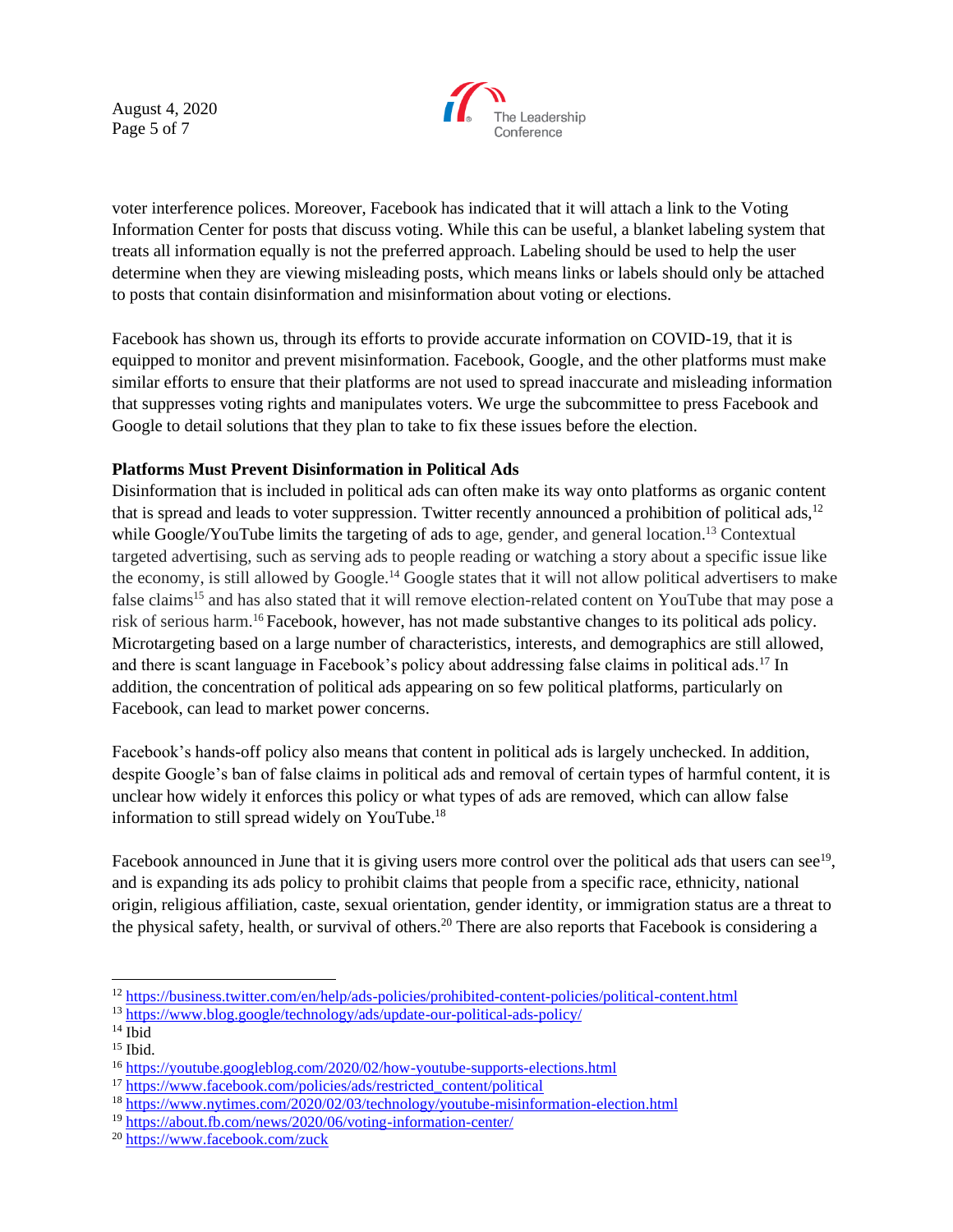August 4, 2020 Page 6 of 7



temporary ban on political ads for a short time leading up to the November election.<sup>21</sup> But giving users more choice over what ads they can see or banning ads for a limited amount of time does little to address the underlying subject matter and disinformation that is often prevalent in ads, and leads to voter suppression. Moreover, the prohibition of claims in ads that people from a specific race, ethnicity, and other backgrounds are a threat to safety are already covered in Facebook's community standards. We request that the subcommittee and Congress urge Facebook and other platforms to take affirmative steps to address disinformation in political ads, including:

- Ensuring that any advertisements containing previously verified falsehoods by their standards can be prevented from running again instead of forcing each ad to be individually examined
- Preclearing political ads in the 72 hours before the general election to avoid ones with disinformation from going viral before they are detected and taken down

# **Improving Civil Rights Infrastructure**

Structural changes within the platforms will also help better protect voting and other civil rights by ensuring platforms can hold themselves accountable to their commitment to civil rights, diversity and inclusion. Among the companies appearing at the subcommittee hearing, only Facebook has undertaken a civil rights audit with outside auditors, though civil rights groups have urged all the major platforms to do so. Congress must urge the other tech companies to conduct credible independent civil right audits. But even in Facebook's case, without the institutional changes we have been urging the company to make, the audit's impact will be limited and short-lived.

The audit has been an incredible tool for ensuring that Facebook continues to examine its impact on the civil rights of all people in the United States, to identify in real time critical upcoming moments where Facebook's policies and enforcement require modification, and to provide crucial internal and external benchmarks for examining progress. However, without a clear structural commitment from Facebook, the benefits of two years of work on the civil rights audit are unlikely to last beyond its conclusion. And while Facebook's oversight board – if properly staffed and structured – has the potential to be of assistance to Facebook's content moderation decision-making, it cannot substitute for staff internal to the organization whose sole objective is protection and promotion of civil rights.

Congress must urge Facebook, Google, Amazon, Apple, and other tech companies to adopt structural reforms that comply with federal civil rights law and demonstrate that the companies understand that civil rights are not a partisan issue, but instead are fundamental to protecting the constitutional rights of all people and thus should be part of the organic structure and operations of these companies. This means that tech companies must hire staff with civil rights expertise in senior leadership. The civil rights infrastructure within the companies must be well-resourced and empowered within the company and consulted on the companies' major decisions. New and clarified policies should be subject to vetting and review by internal teams with real civil rights expertise and experience, prior to their implementation. Finally, tech companies should provide a process and format through which civil rights advocates and the public can engage with the companies and monitor their progress.

<sup>21</sup> <https://www.washingtonpost.com/technology/2020/07/10/facebook-ads-politics-ban/>